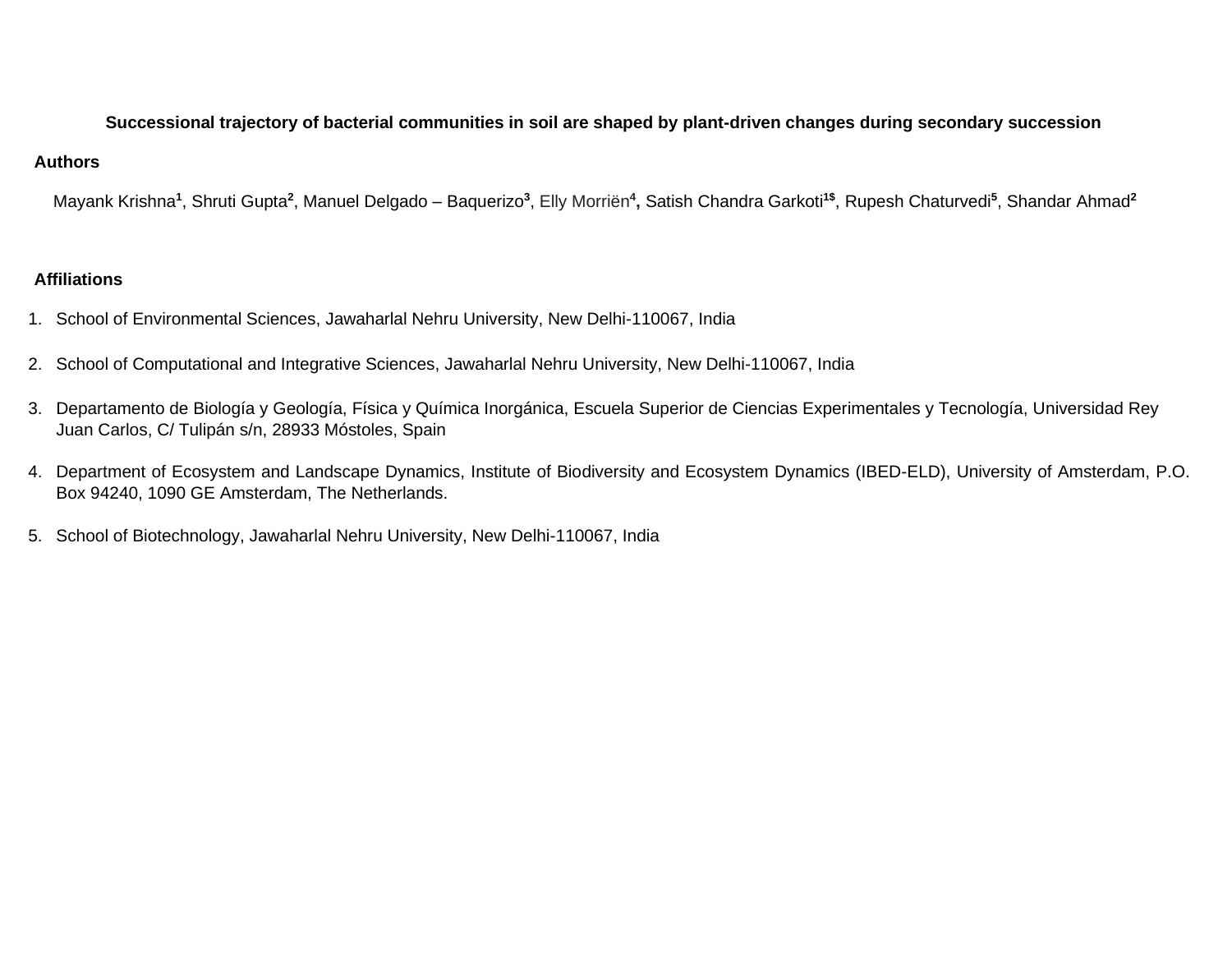**Table S1**: Variation in soil nutrients and properties with Alder growth along three successive depths. Value in each depth represents the mean  $\pm$  standard error (n=9).

| Alder growth    | Depth     | pH               | N(%)                             | O.C (%)        | P(%)             | Na (%)          | Ca (%)          | K (%)           | Mg (%)          | Fe (%)           |
|-----------------|-----------|------------------|----------------------------------|----------------|------------------|-----------------|-----------------|-----------------|-----------------|------------------|
| stage           | (cm)      |                  |                                  |                |                  |                 |                 |                 |                 |                  |
|                 |           |                  |                                  |                |                  |                 |                 |                 |                 |                  |
| <b>Juvenile</b> | $0 - 10$  |                  | $0.146 \pm .003$                 | $3.39 \pm .29$ | $0.16 \pm .008$  | $1.21 \pm .11$  | $0.71 \pm .014$ | $3.76 \pm 0.17$ | $2.26 \pm 0.50$ | $5.003 \pm 1.81$ |
|                 |           | $4.29 \pm 0.004$ |                                  |                |                  |                 |                 |                 |                 |                  |
|                 | $10 - 20$ | $4.38 \pm .001$  | $.126 \pm .003$                  | $2.47 \pm .29$ | $0.19 \pm .006$  | $0.82 \pm .02$  | $1.13 \pm .06$  | $3.91 \pm .15$  | $4.02 \pm .23$  | $5.97 \pm .23$   |
|                 | $20 - 30$ | $4.35 \pm .001$  | $.116 \pm 0.005$                 | $1.92 \pm .25$ | $0.25 \pm .03$   | $0.66 \pm 0.09$ | $0.75 \pm .06$  | $3.75 \pm .16$  | $2.94 \pm .17$  | $6.20 \pm .29$   |
| Young           | $0 - 10$  |                  | 4.14±.006 0.30 ± .005            | $5.14 \pm .14$ | $0.11 \pm .003$  | $0.89 \pm 0.05$ | $0.85 \pm .07$  | $3.64 \pm .07$  | $2.81 \pm .06$  | $5.36 \pm .34$   |
|                 | $10 - 20$ | $4.04 \pm 0.003$ | $.183 \pm .003$                  | $2.97 \pm .10$ | $0.14 \pm .03$   | $0.93 \pm 0.04$ | $0.93 \pm .03$  | $3.93 \pm .26$  | $3.97 \pm .41$  | $5.71 \pm .15$   |
|                 | $20 - 30$ |                  | $.153 \pm .006$                  | $2.87 \pm .08$ | $0.23 \pm 0.008$ | $0.94 \pm 0.07$ | $0.58 \pm .08$  | $4.55 \pm .32$  | $3.49 \pm .24$  | $5.78 \pm .15$   |
|                 |           | $4.17 \pm 0.003$ |                                  |                |                  |                 |                 |                 |                 |                  |
| <b>Mature</b>   | $0 - 10$  |                  | $5.13 \pm 0.04$ 0.58 $\pm$ 0.003 | $8.64 \pm .28$ | $0.14 \pm .003$  | $0.83 \pm 0.83$ | $1.01 \pm .11$  | $3.58 \pm .14$  | $2.49 \pm .31$  | $4.78 \pm .79$   |
|                 | $10 - 20$ |                  | $0.283 + 0.003$                  | $4.56 \pm .12$ | $0.13 \pm .03$   | $0.94 \pm 0.05$ | $0.93 \pm .004$ | $3.97 \pm .36$  | $4.15 \pm .53$  | $6.09 \pm .17$   |
|                 |           | $4.32 \pm .001$  |                                  |                |                  |                 |                 |                 |                 |                  |
|                 | $20 - 30$ | $4.37 \pm 0.001$ | $.153 \pm .003$                  | $3.88 \pm .09$ | $0.20 \pm .02$   | $0.59 \pm 0.03$ | $0.57 \pm .08$  | $4.20 \pm .37$  | $3.38 \pm .04$  | $6.51 \pm .11$   |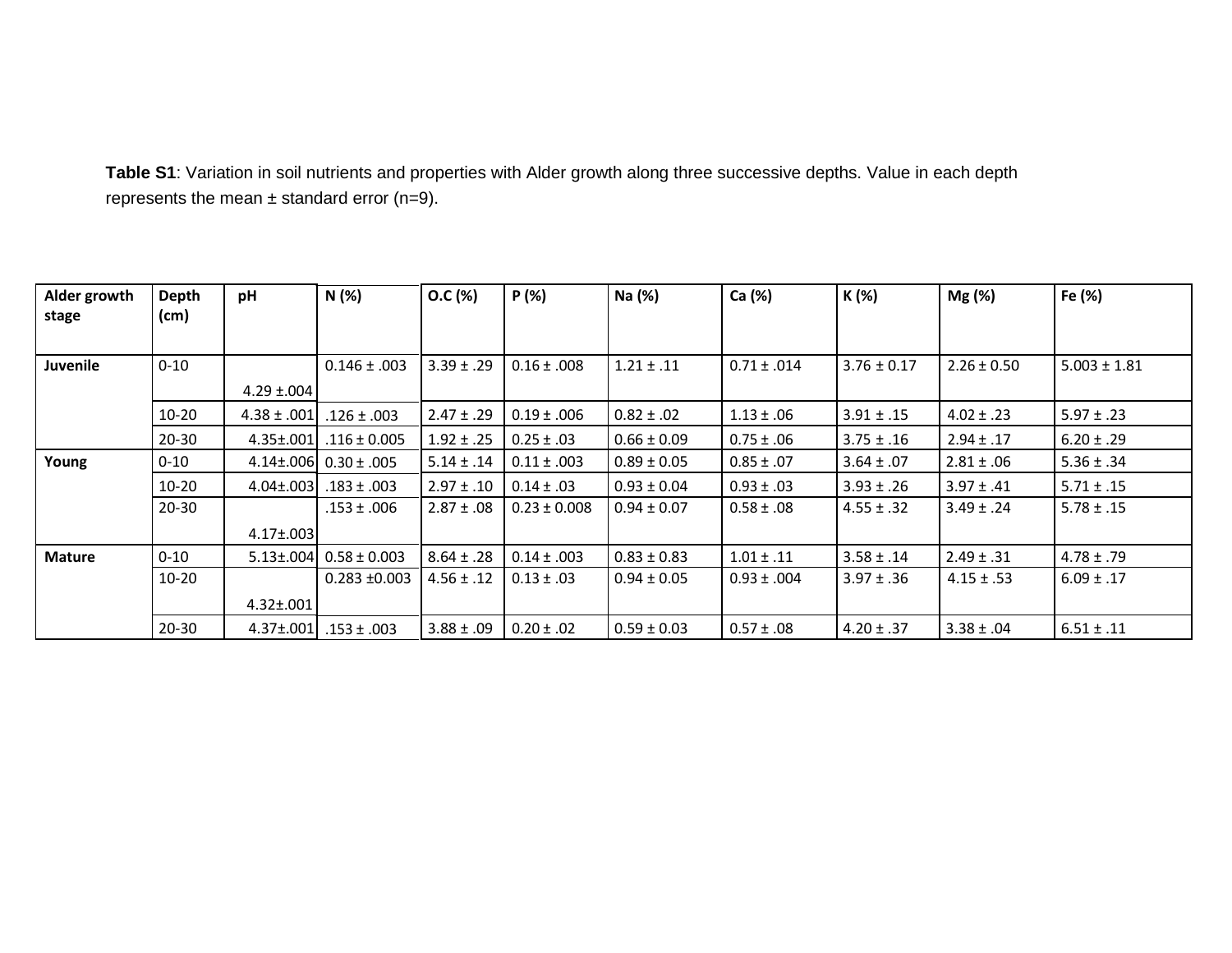**Table S2**: Summary of two -way Anova for the different soil properties incorporating the main effect of growth stages and depths. Highlighted numerical values represents significant difference.

| Soil nutrient |               | df             | F      | p-value  |
|---------------|---------------|----------------|--------|----------|
| $O.C.$ (%)    | Growth stages |                | 25.14  | 6.15E-06 |
|               | Depth         | $\overline{2}$ | 13.65  | 0.000247 |
| N(% )         | Growth stages | $\overline{2}$ | 17.58  | 2.30E-21 |
|               | Depth         | $\overline{2}$ | 16.62  | 3.81E-21 |
| P(% )         | Growth stages | $\overline{2}$ | 19.37  | 3.26E-05 |
|               | Depth         | $\overline{2}$ | 4.554  | 0.02509  |
| Na            | Growth stages | $\overline{2}$ | 14.41  | 0.000184 |
|               | Depth         | $\overline{2}$ | 4.944  | 0.01944  |
| Ca            | Growth stages | $\overline{2}$ | 15.82  | 0.000108 |
|               | Depth         | $\overline{2}$ | 0.698  | 0.5106   |
| Κ             | Growth stages | $\overline{2}$ | 3.174  | 0.06598  |
|               | Depth         | $\overline{2}$ | 0.6473 | 0.5352   |
| Mg            | Growth stages | $\overline{2}$ | 16.66  | 8.02E-05 |
|               | Depth         | $\overline{2}$ | 0.9727 | 0.3971   |
| Fe            | Growth stages | $\overline{2}$ | 3.818  | 0.04149  |
|               | Depth         | $\overline{2}$ | 0.1127 | 0.8941   |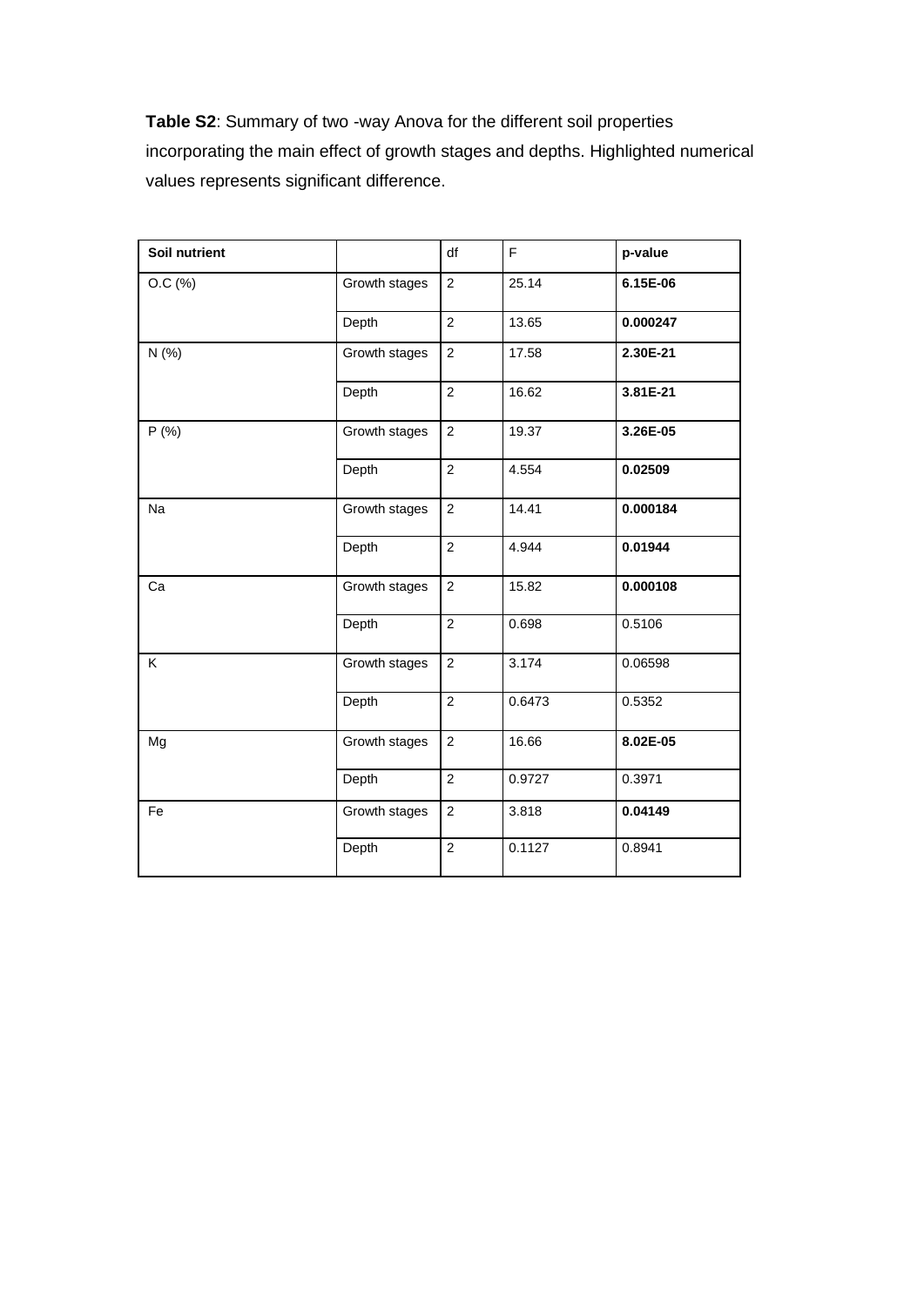**Table S3 :** Comparative analysis between soil samples and most abundant taxonomy identified in the samples at different taxonomic levels

| Sample statistics   0-10(J) |                          | $10-20(J)$                     | $20-30(J)$               |
|-----------------------------|--------------------------|--------------------------------|--------------------------|
| <b>OTUs</b>                 | 4,475                    | 2,728                          | 2,604                    |
| Shannon-                    | 7.54                     | 6.79                           | 4.21                     |
| diversity                   |                          |                                |                          |
| Phylum                      | Actinobacteria(45.4)     | Actinobacteria(40.87)          | Actinobacteria(68.88)    |
| <b>Class</b>                | Actinobacteria(42.25)    | Actinobacteria(37.93)          | Actinobacteria(67.8)     |
| Order                       | Actinomycetales(42.24)   | Actinomycetales(37.93)         | Actinomycetales (67.38)  |
| Family                      | Micrococcaceae(34.5)     | Micrococcaceae(35.31)          | Micrococcaceae(66.03)    |
| Genus                       | Arthrobacter (32.42)     | Arthrobacter (31.77)           | Arthrobacter (62.67)     |
| <b>Sample</b>               | $0-10(Y)$                | $10-20(Y)$                     | $20-30(Y)$               |
| statistics                  |                          |                                |                          |
| <b>OTUs</b>                 | 2,922                    | 3,068                          | 3,854                    |
| Shannon-                    | 8.92                     | 8.38                           | 8.27                     |
| <b>Diversity</b>            |                          |                                |                          |
| Phylum                      | Verrucomicrobia (20.88)  | Protobacteria (28.07)          | Protobacteria (20.88)    |
| <b>Class</b>                | Spartobacteria (18.89)   | Alphaproteobacteria<br>(16.21) | Spartobactertia (16.13)  |
| Order                       | Chthoniobacteria (18.89) | Chthoniobacteria (14.16)       | Chthoniobacteria (16.13) |
| Family                      | Chthoniobacteraceae      | Chthoniobacteraceae            | Chthoniobacteraceae      |
|                             | (18.89)                  | (14.16)                        | (16.13)                  |
| Genus                       | DA101 (13.65)            | DA101 (11.97)                  | DA101 (14.07)            |
| <b>Sample</b>               | $0-10(M)$                | $10-20(M)$                     | $20-30(M)$               |
| statistics                  |                          |                                |                          |
| <b>OTUs</b>                 | 4,343                    | 4,050                          | 3,864                    |
| Shannon-                    | 9.34                     | 9.09                           | 8.3                      |
| <b>Diversity</b>            |                          |                                |                          |
| Phylum                      | Proteobacteria (39.11)   | Proteobacteria (29.4)          | Proteobacteria (36.31)   |
| <b>Class</b>                | Alphaproteobacteria      | Spartobacteria (13.61)         | Beta-proteobacteria      |
|                             | (24.78)                  |                                | (23.35)                  |
| Order                       | Bukhoderiales (22.1)     | Rhizobiales (14.96)            | Chthoniobacteriales      |
|                             |                          |                                | (13.61)                  |
| Family                      | Oxalobacteraceae (20.96) | Hyphomicrobiaceae              | Chthnobacteriaceae       |
|                             |                          | (7.68)                         | (13.61)                  |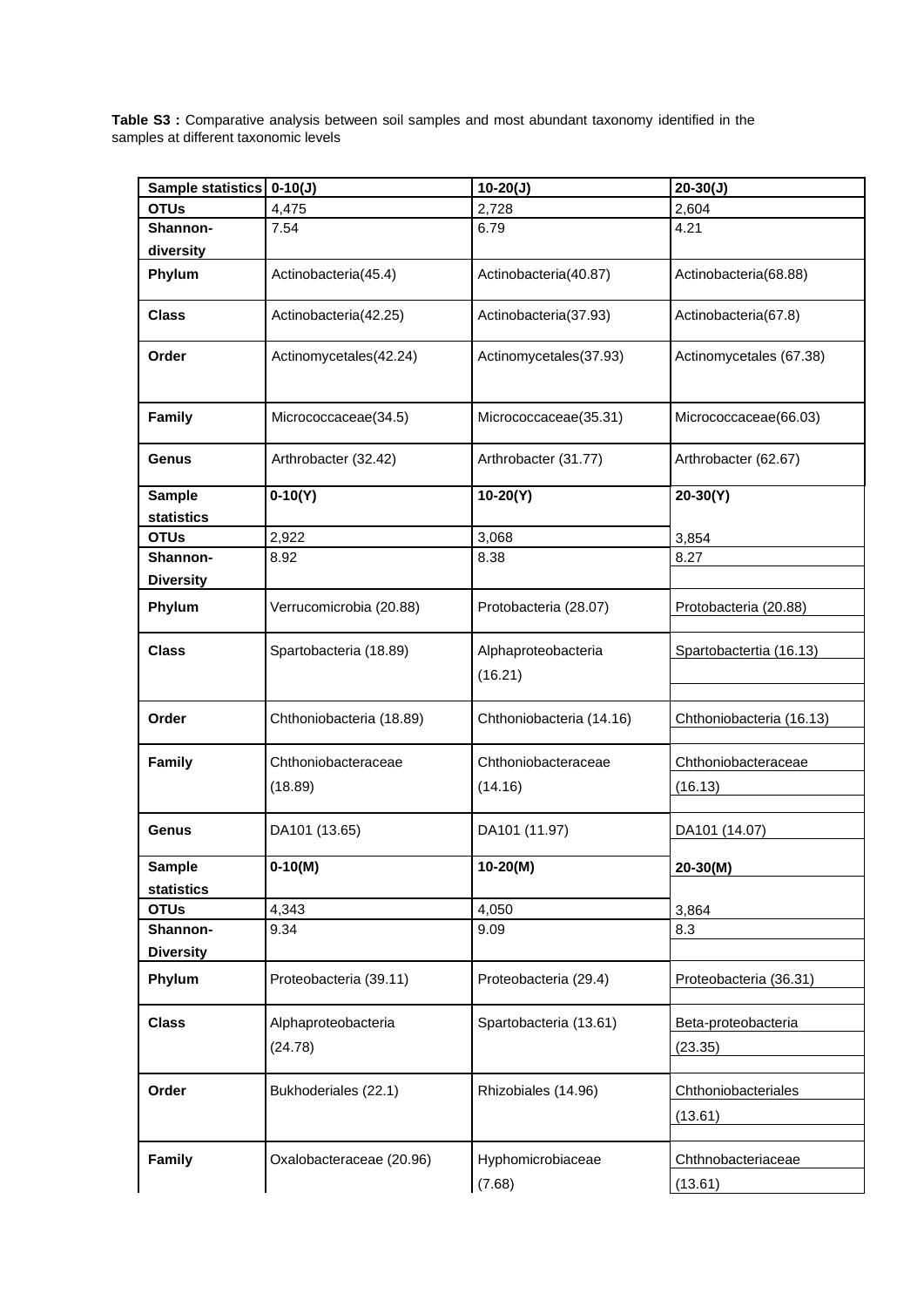| Genus | Unclassified (14.9) | Rhodoplanes (6.67) | DA 101 (10.73) |
|-------|---------------------|--------------------|----------------|
|       |                     |                    |                |

**Table S4:** SIMPER analysis deciphering microbial dissimilarity among the sampling sites revealed total dissimilarity of 33.58%.

|                      | Average       | <b>Contribution</b> |                     |
|----------------------|---------------|---------------------|---------------------|
| <b>Taxon</b>         | dissimilarity | (%)                 | <b>Cumulative %</b> |
| Actinobacteria       | 10.97         | 32.68               | 32.68               |
| Proteobacteria       | 6.13          | 18.26               | 50.93               |
| Verrucomicrobia      | 3.802         | 11.32               | 62.26               |
| Acidobacteria        | 3.58          | 10.66               | 72.92               |
| Planctomycetes       | 2.226         | 6.63                | 79.55               |
| Firmicutes           | 1.614         | 4.807               | 84.36               |
| AD3                  | 1.14          | 3.396               | 87.75               |
| Chloroflexi          | 0.854         | 2.543               | 90.3                |
| Nitrospirae          | 0.7329        | 2.183               | 92.48               |
| <b>Bacteroidetes</b> | 0.6318        | 1.881               | 94.36               |
| TM7                  | 0.5056        | 1.506               | 95.87               |
| Gemmatimonadetes     | 0.3584        | 1.067               | 96.93               |
| GAL15                | 0.3025        | 0.901               | 97.83               |
| WPS-2                | 0.2948        | 0.8778              | 98.71               |
| Euryarchaeota        | 0.1392        | 0.4145              | 99.13               |
| Armatimonadetes      | 0.07612       | 0.2267              | 99.35               |
| WS3                  | 0.07223       | 0.2151              | 99.57               |
| Cyanobacteria        | 0.0275        | 0.08191             | 99.65               |
| SBR1093              | 0.0275        | 0.08191             | 99.73               |
| Elusimicrobia        | 0.02611       | 0.07777             | 99.81               |
| Crenarchaeota        | 0.02084       | 0.06205             | 99.87               |
| TM <sub>6</sub>      | 0.007501      | 0.02234             | 99.89               |
| OD <sub>1</sub>      | 0.006667      | 0.01986             | 99.91               |
| GN <sub>04</sub>     | 0.004723      | 0.01407             | 99.93               |
| Chlamydiae           | 0.004167      | 0.01241             | 99.94               |
| <b>NC10</b>          | 0.003334      | 0.009928            | 99.95               |
| <b>FBP</b>           | 0.002778      | 0.008274            | 99.96               |
| Chlorobi             | 0.0025        | 0.007446            | 99.97               |
| WS <sub>2</sub>      | 0.001945      | 0.005792            | 99.97               |
| FCPU426              | 0.001945      | 0.005792            | 99.98               |
| Tenericutes          | 0.001945      | 0.005792            | 99.98               |
| Thermi               | 0.001945      | 0.005792            | 99.99               |
| Unclassified         | 0.001111      | 0.003309            | 99.99               |
| OP <sub>3</sub>      | 0.001111      | 0.003309            | 100                 |
| Fusobacteria         | 0.001111      | 0.003309            | 100                 |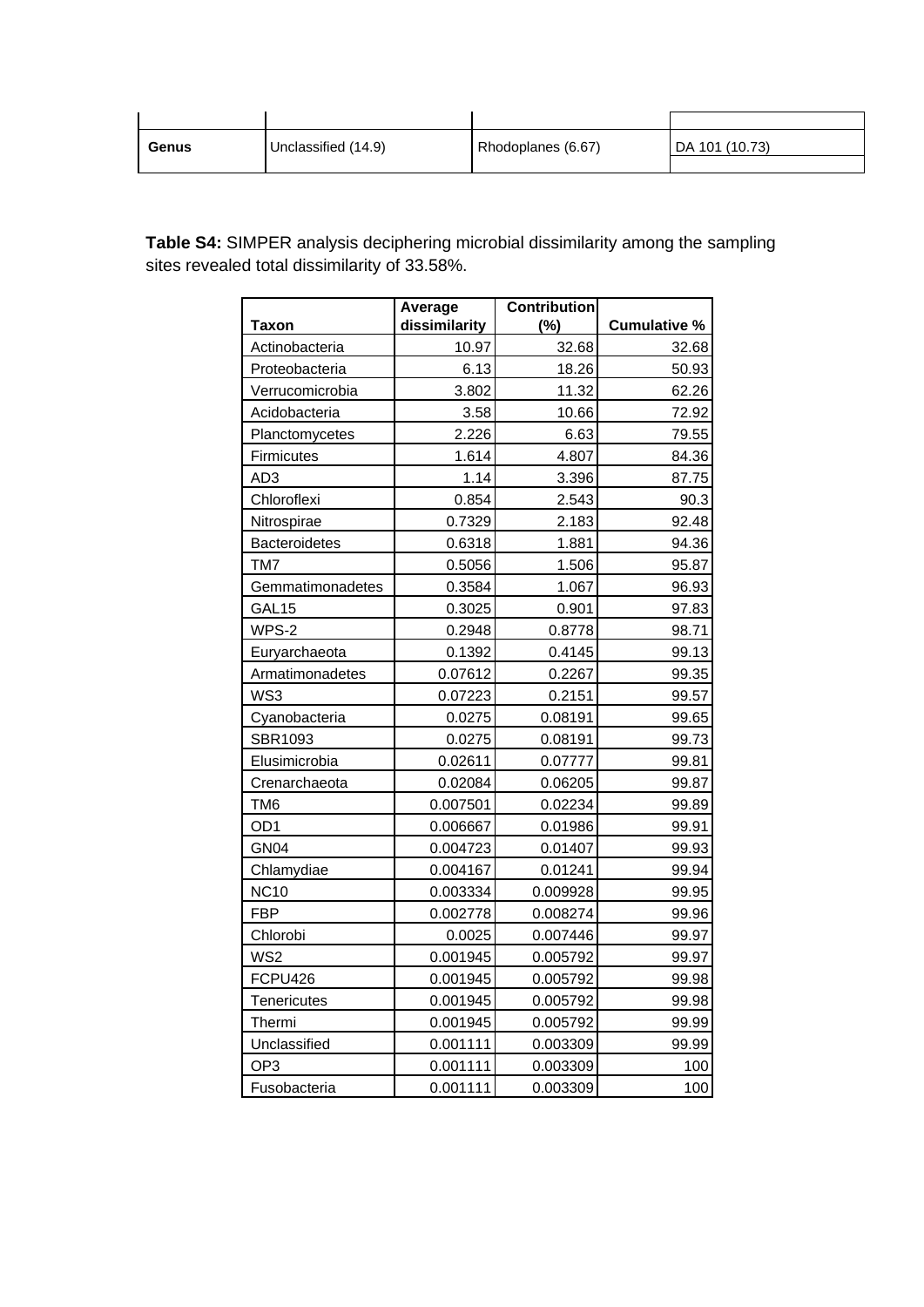**Table S5: Robustness analysis of microbial co-occurrence networks:** Random similarity matrices were created for each age with values in the range of original networks. Number of edges for the randomly generated (1000) networks for each age were taken as expected score in the chi-square test. Significant differences is highlighted in red.

| <b>Stand</b><br>age | <b>Nodes</b> | <b>Edges</b><br>(in<br>original<br>networks) | <b>Edges</b><br>(in random<br>networks) | <b>Chi-square test</b> |
|---------------------|--------------|----------------------------------------------|-----------------------------------------|------------------------|
| <b>Juvenile</b>     | 38           | 344                                          | $333.64 \pm 13.3$                       | 0.57                   |
| Young               | 58           | 735                                          | $1117 \pm 19.29$                        | 0.00                   |
| <b>Mature</b>       | 51           | 554                                          | $727.17 \pm 17.55$                      | 0.00                   |

**Table S6:** Variations in keystone taxa calculated on the basis of betweenness centrality score of the OTUs along the alder growth**.**

|           | <b>OTU ID</b> | B.C      | Phylum          | <b>Species</b>             |
|-----------|---------------|----------|-----------------|----------------------------|
|           |               |          |                 | Janthinobacterium lividum  |
| Juvenilel | 822337        | 0.069    | Proteobacteria  |                            |
|           | 814363        | 0.051    | Proteobacteria  |                            |
|           | 814193        | 0.049    | Actinobacteria  |                            |
|           | 1074625       | 0.06     | Actinobacteria  |                            |
|           |               |          |                 | <b>Candidatus</b>          |
|           | 244491        | 0.074776 |                 | <b>Xiphinematobacter</b>   |
| Young     |               |          | Verrucomicrobia |                            |
|           | 4411088       | 0.058822 | Actinobacteria  | Unclassified               |
|           | 545247        | 0.037154 | Proteobacteria  | Unclassified               |
|           | 630306        | 0.037037 | Verrucomicrobia | Unclassified               |
|           | 557983        | 0.035565 | Verrucomicrobia | Unclassified               |
|           | 215656        | 0.028728 | Acidobacteria   | Unclassified               |
| Mature    | 1106130       | 0.134907 | Actinobacteria  |                            |
|           |               |          |                 | Janthinobacterium; lividum |
|           | 822337        | 0.076098 | Proteobacteria  |                            |
|           | 661494        | 0.059182 | Proteobacteria  | Rhodoplanes                |
|           | 205773        | 0.043236 | AD <sub>3</sub> |                            |
|           | 712797        | 0.034192 | Actinobacteria  |                            |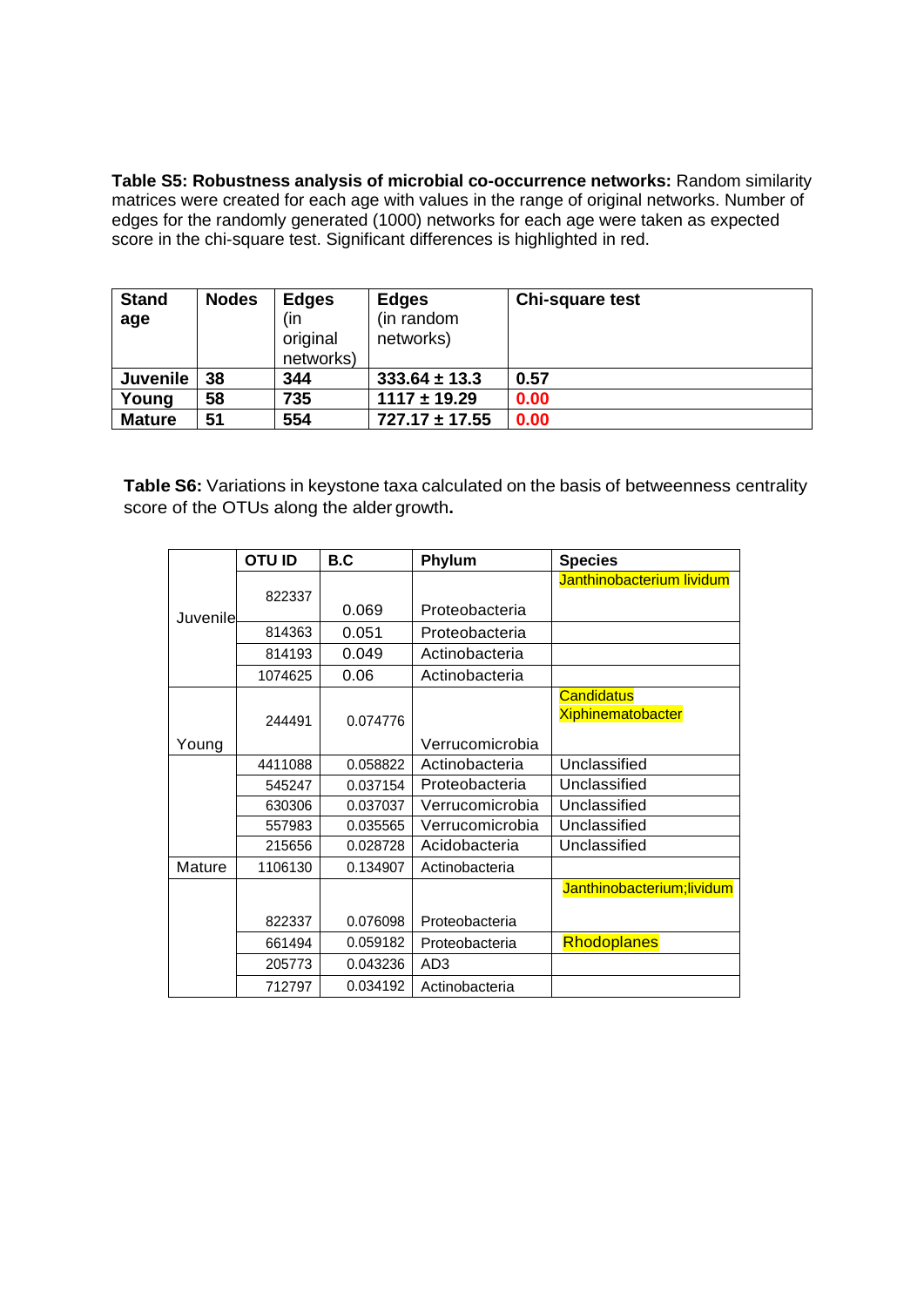**Fig. S1**. Linear correlation between the growth of alder (*Alnus nepalensis*) and Oak (*Quercus leucotrichophora*) tree species. Each points represents sampling sites where alder coexists with oak species.



**Fig. S2: The rarefraction curves for the soil samples**

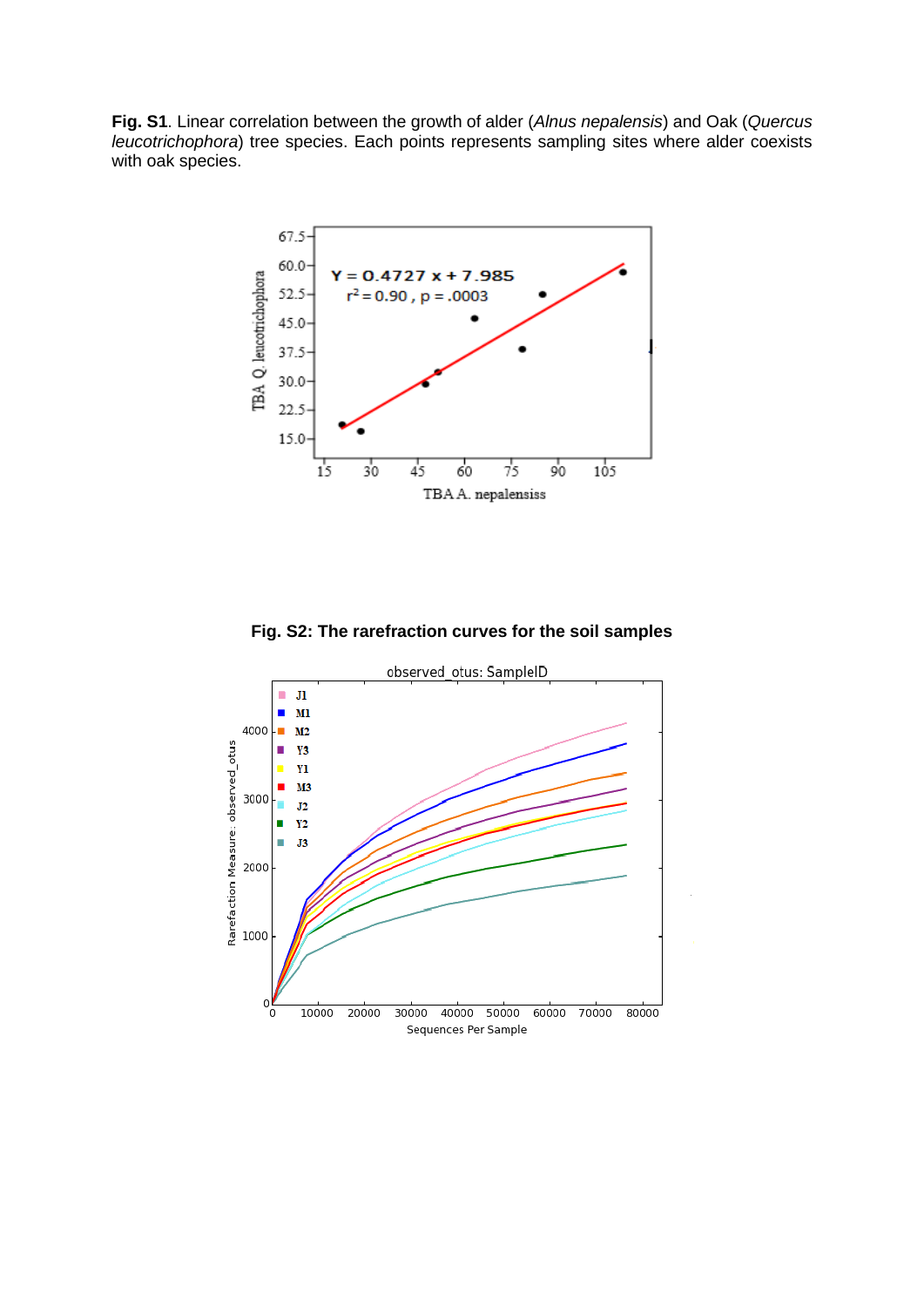

## **Fig. S3: Pie charts depicting the Absolute abundance at phylum level within each bacterial community**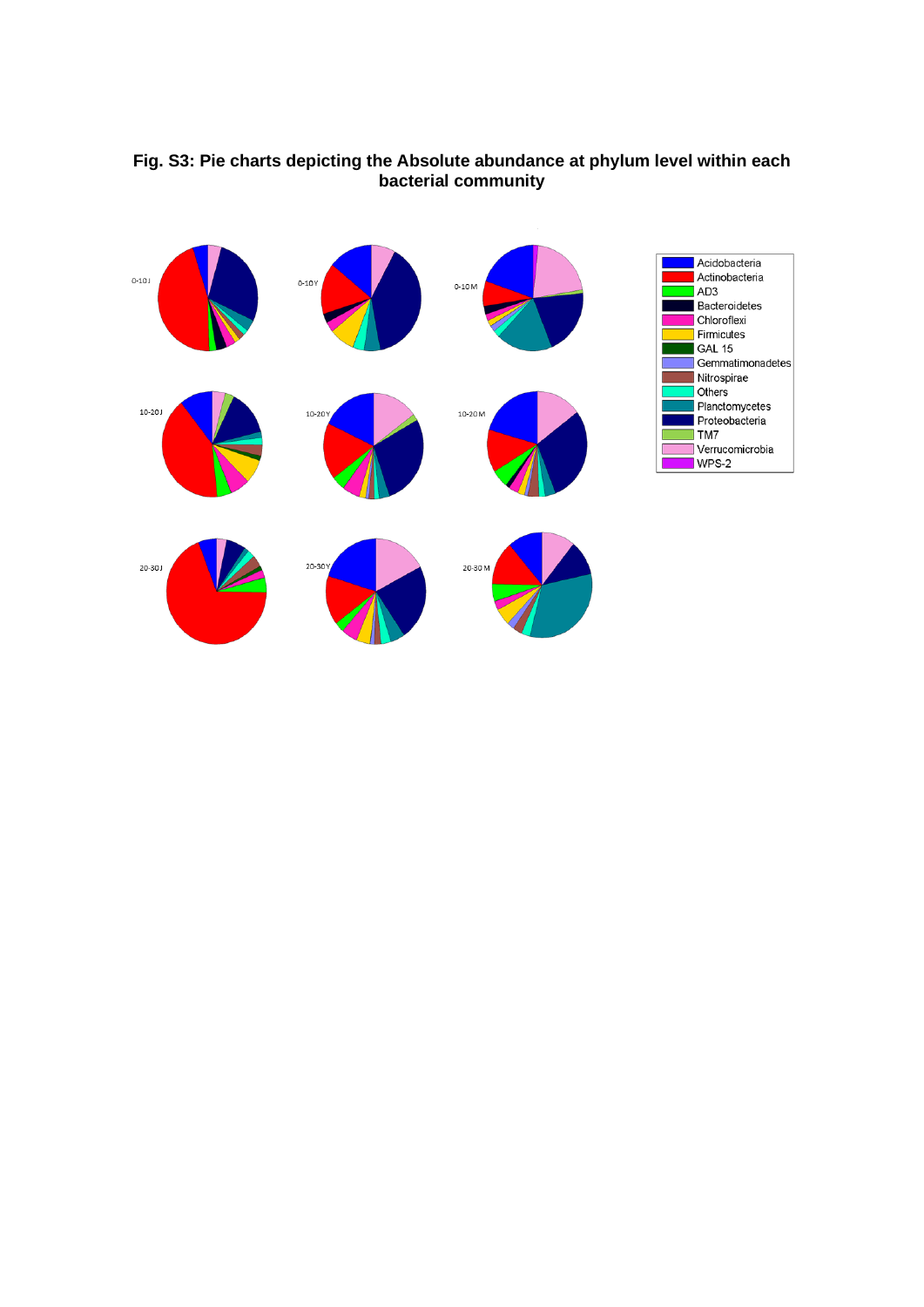Fig. S4: Linear correlation between (A) Shannon diversity and percentage organic carbon in soil samples (B) Shannon diversity and Percentage iron is soil samples (C) Absolute abundance of Proteobacteria phyla and percentage organic carbon in soil samples. Linear regression is shown for each figures with their levels of significance. Each point (n= 9) represents sampled soils

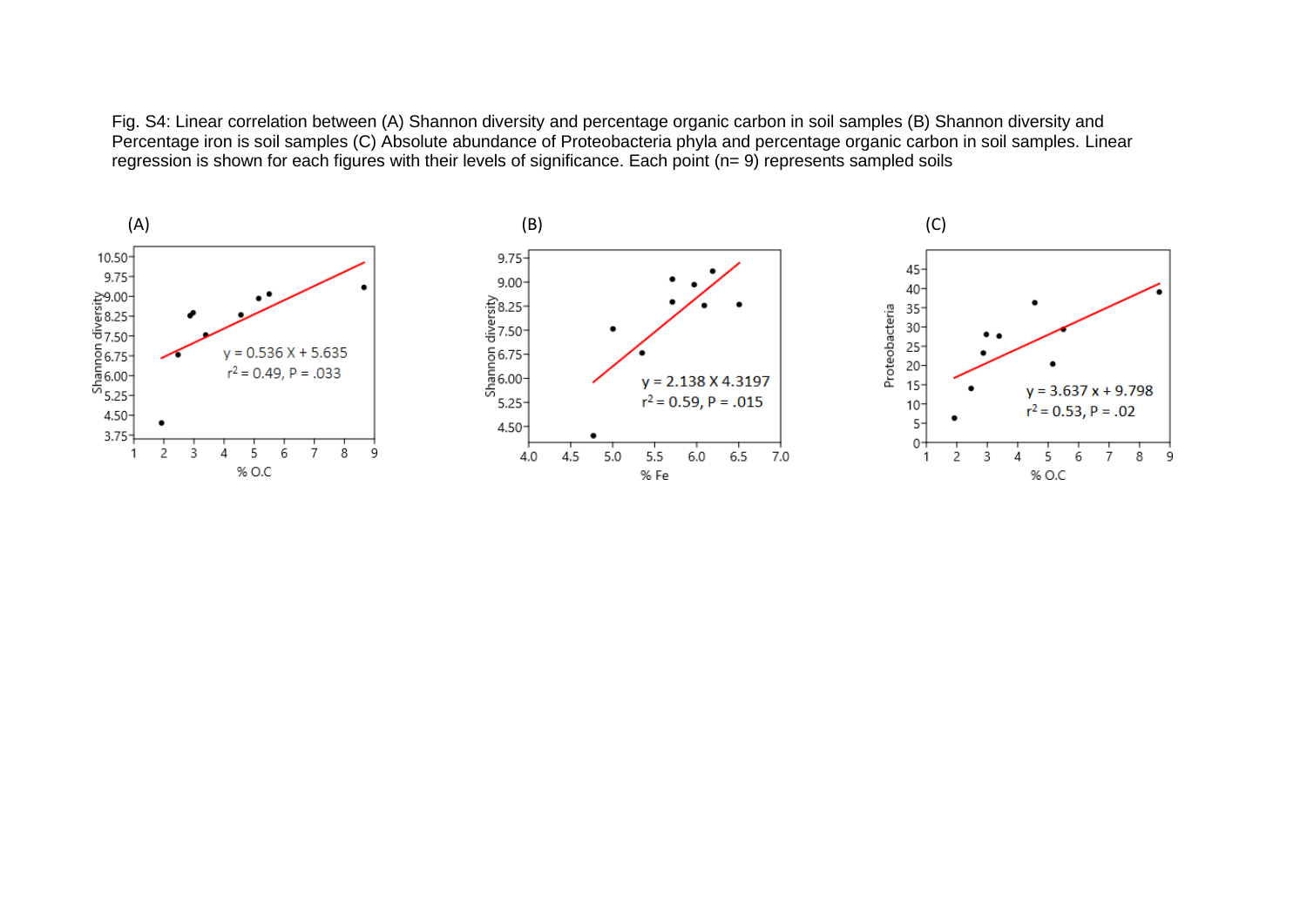Fig. S5: Redundancy analysis of soil properties and bacterial community in the soils sampled from the different aged alder stands